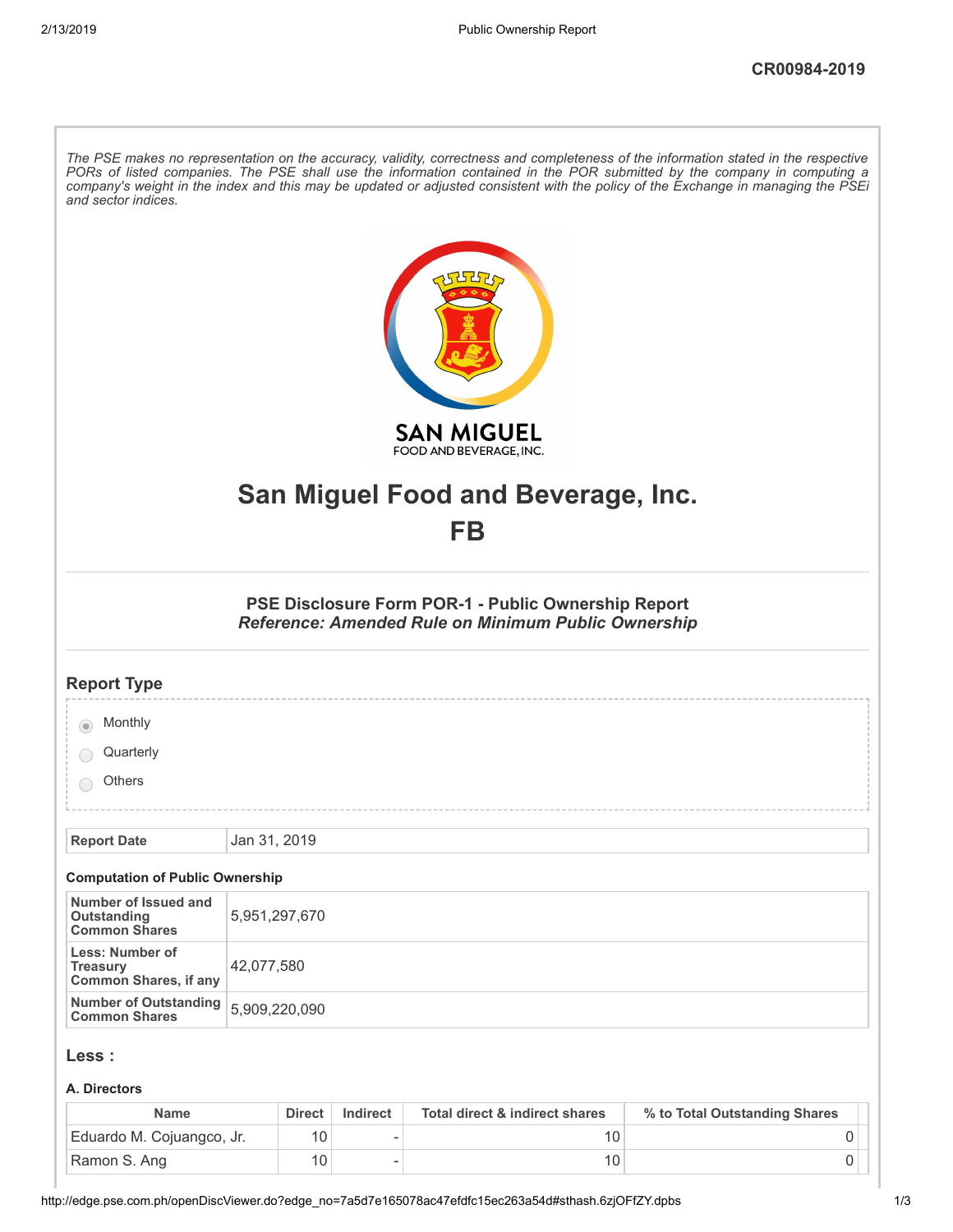| Carmelo L. Santiago      | 10  |         | 10      |   |
|--------------------------|-----|---------|---------|---|
| Menardo R. Jimenez       | 10  |         | 10      |   |
| Francisco S. Alejo III   | 10  | 230,000 | 230,010 |   |
| Romela M. Bengzon        | 10  |         | 10      |   |
| Minita V. Chico-Nazario  | 10  |         | 10      | 0 |
| Ricardo C. Marquez       | 10  |         | 10      | 0 |
| Cirilo P. Noel           | 10  |         | 10      | O |
| Roberto N. Huang         | 10  |         | 10      |   |
| Emmanuel B. Macalalag    | 10  |         | 10      |   |
| Ferdinand K. Constantino | 10  |         | 10      |   |
| Aurora T. Calderon       | 10  |         | 10      | 0 |
|                          | 130 | 230,000 | 230,130 | 0 |

#### **B. Officers**

| <b>Name</b>                              |  | Direct   Indirect   Total direct & indirect shares   % to Total Outstanding Shares |
|------------------------------------------|--|------------------------------------------------------------------------------------|
| Eduardo M. Cojuangco, Jr. (same as above |  |                                                                                    |
| Ramon S. Ang (same as above)             |  |                                                                                    |
| Francisco S. Alejo III (same as above)   |  |                                                                                    |
| Roberto N. Huang (same as above)         |  |                                                                                    |
| Emmanuel B. Macalalag (same as above)    |  |                                                                                    |
| Ferdinand K. Constantino (same as above) |  |                                                                                    |
|                                          |  |                                                                                    |

# **C. Principal/Substantial Stockholders**

| <b>Name</b>            | <b>Direct</b> | Indirect                 | Total direct & indirect shares | % to Total Outstanding Shares |
|------------------------|---------------|--------------------------|--------------------------------|-------------------------------|
| San Miguel Corporation | 5,245,082,440 | $\overline{\phantom{a}}$ | 5,245,082,440                  | 88.76                         |
|                        | 5,245,082,440 |                          | 5,245,082,440                  | 88.76                         |

## **D. Affiliates**

| <b>Name</b> | <b>Direct</b> | Indirect | Total direct & indirect shares | % to Total Outstanding Shares |
|-------------|---------------|----------|--------------------------------|-------------------------------|
| None        |               |          |                                |                               |
|             |               |          |                                |                               |

## **E. Government**

| <b>Name</b> | <b>Direct</b> | Indirect | Total direct & indirect shares | % to Total Outstanding Shares |
|-------------|---------------|----------|--------------------------------|-------------------------------|
| None        |               |          |                                |                               |
|             |               |          |                                |                               |

# **F. Banks**

| <b>Name</b> | <b>Direct</b> | Indirect | Total direct & indirect shares | % to Total Outstanding Shares |
|-------------|---------------|----------|--------------------------------|-------------------------------|
| None        |               |          |                                |                               |
|             |               |          |                                |                               |

# **G. Employees**

| <b>Name</b> | <b>Direct</b> | Indirect | Total direct & indirect shares | % to Total Outstanding Shares |
|-------------|---------------|----------|--------------------------------|-------------------------------|
| None        |               |          |                                |                               |
|             |               |          |                                |                               |

## **H. Lock-Up Shares**

| Namı | <b>Direct</b> | Indirect | <b>Total direct &amp; indirect</b><br>shares | $%$ to<br>Outstanding<br>Total<br>Shares |  |
|------|---------------|----------|----------------------------------------------|------------------------------------------|--|
|------|---------------|----------|----------------------------------------------|------------------------------------------|--|